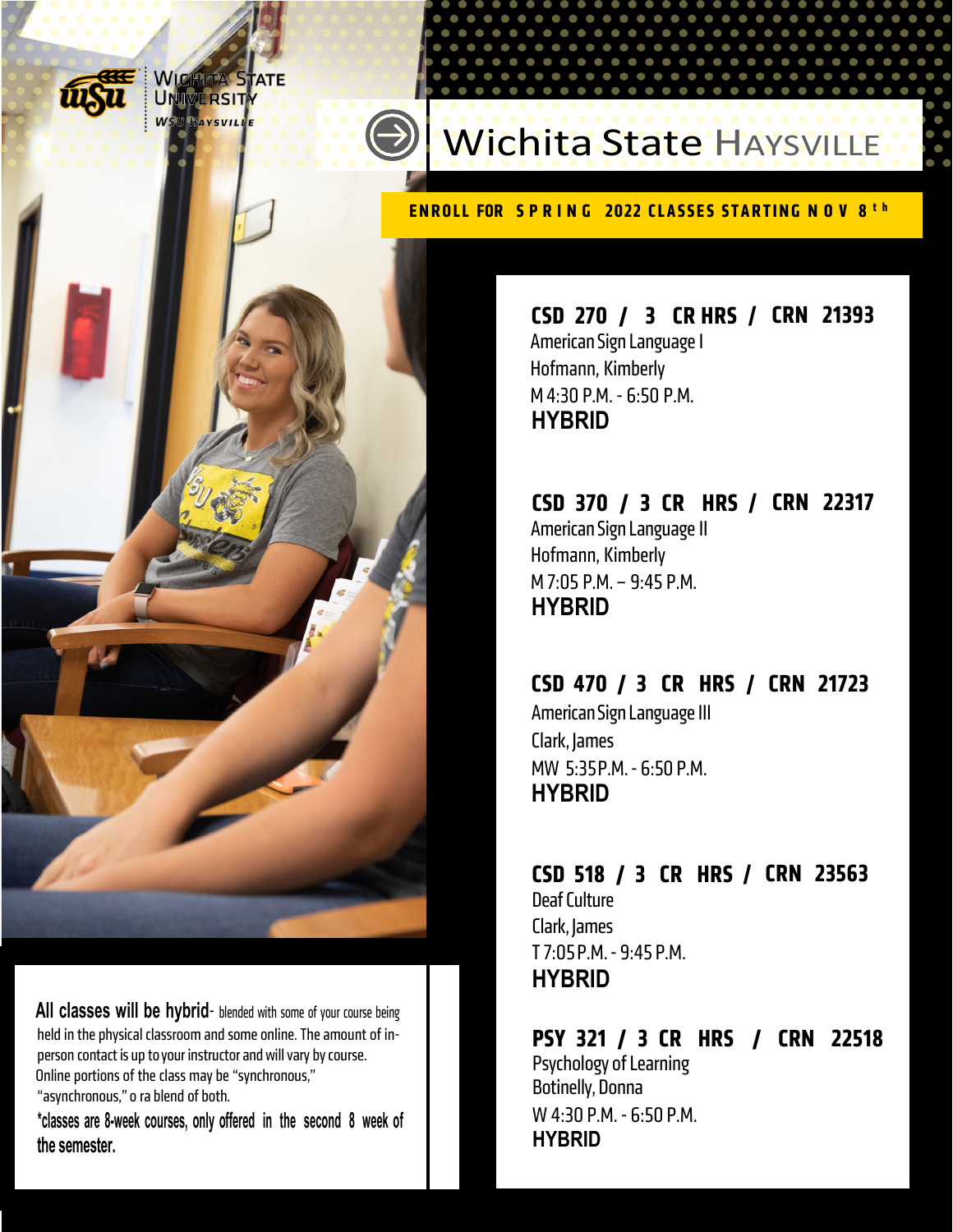ERS **ITY** 

## Wichita State HAYSVILLE

**ENROLL FOR SPRING 2021 CLASSES STARTING NOV 8th** 

**PSY 325 / 3 CR HRS / CRN 24751**  Developmental Psychology Botinelly, Donna W 7:05 P.M. - 9:45 P.M **HYBRID** 

#### **COMM 111 / 3 CR HRS / CRN 26786**

Public Speaking Wilson, Jeff MTWRF 7:50 A.M. - 9:12 A.M.

#### **COMM 111 / 3 CR HRS / CRN 26787**

Public Speaking Wilson, Jeff MTWRF 7:50 A.M. - 9:12 A.M.

#### **ENGL 102 / 3 CR HRS / CRN 26783**

College English II Hornung, Hannah MTWRF 7:50 A.M. - 9:12 A.M.

#### **ENGL 102 / 3 CR HRS / CRN 26784**

College English II Hornung, Hannah MWF 7:50 A.M. - 9:12 A.M.

 $\ddot{\phantom{a}}$ All classes will be hybrid- blended with some of your course being held in the physical classroom and some online. The amount of in-person contact is up to your instructor and will vary by course.

 Online portions of the class may be "synchronous," "asynchronous," o ra blend of both.

 **\*classes are 8-week courses, only offered in the second 8 week of the semester.**